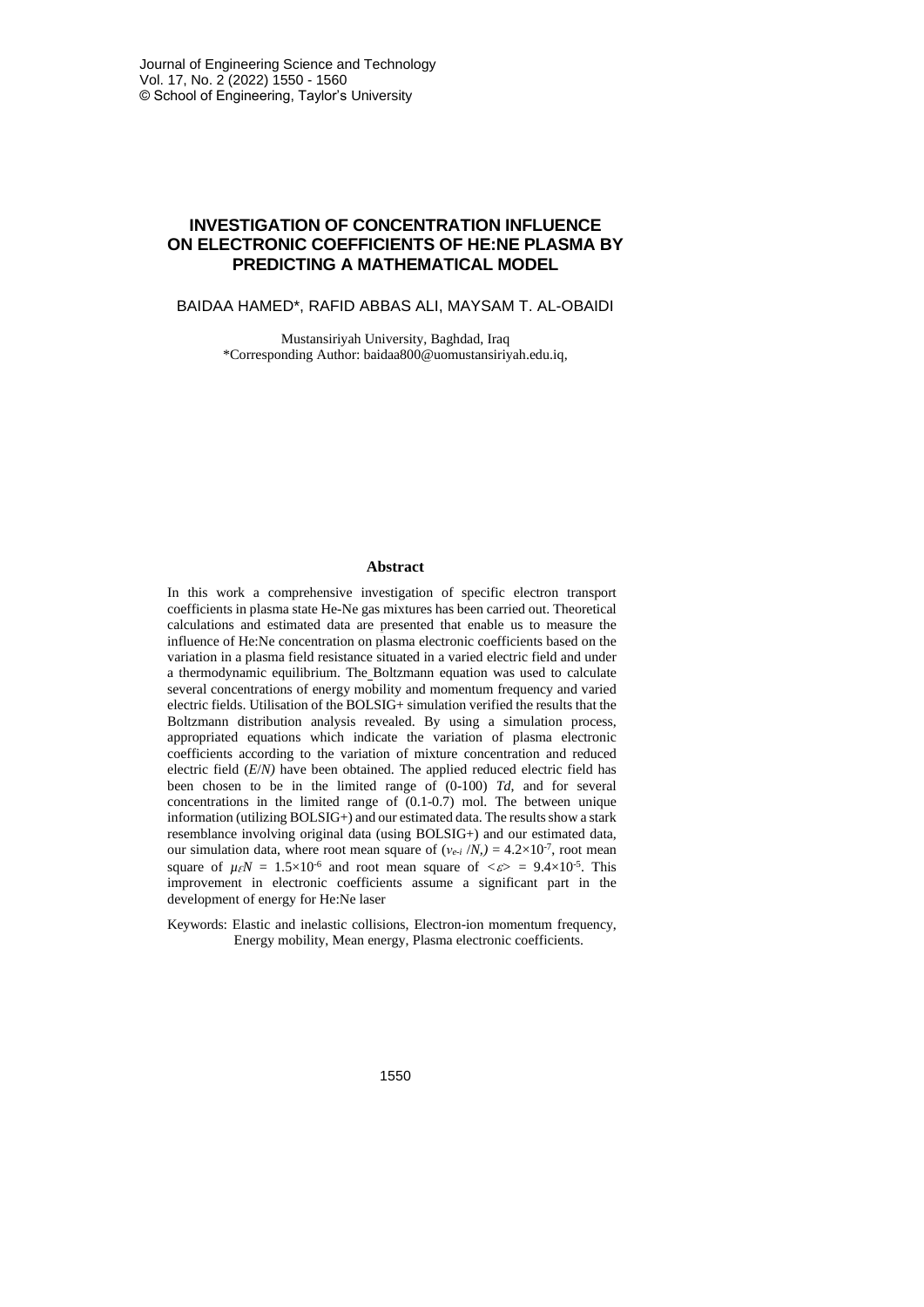## **1.Introduction**

Plasma, which represents one of the four essential states of matter had been firstly defined in the 1920s by Irving Langmuir as a 'mouldable substance' [1, 2]. It is primarily comprised of a gas of atoms and molecules bearing a small number of electrons within orbitals displaced, and free electrons [3]. Plasma is a state of matter wherein an electrical condensation conducted upon ionized gaseous to the point that long fields command the conduct of the matter by a range electric and attractive [4, 5].

Plasma medium possesses unbound moving negatively and positively charged particles, therefore it is an electrically neutralised buffer with a net charge of about nothing. Albeit these particles are unrestrained, they still have the capability of experiencing forces to the sense that they are not "free." An electrical current within a magnetic field is generated by the movement of a charged also, any development of a plasma molecule which is charged affects and is also directly affected by the created by the other present charges. In turn, this results in varying degrees of control collective behaviour [6, 7].

Plasma's properties are remarkably dependent upon its particle interactions and electron transport coefficients. Collective effects help to identify plasma's behaviour as being entirely unique towards that of liquids. Every charged molecule of plasma influence instantaneously alongside a substantial amount of related charged particles because of the vast scope of present electromagnetic powers. The resulting effects can be represented by elastic and inelastic collisions provides a rich variation of physical phenomena that occur in plasma [8, 9].

There has been widespread interest in plasma sciences over the past two decades and several breakthroughs regarding the field has been made. Developing advanced new sources of plasma was the core of this progress of new. This progress is generally the result of advancement of current plasma sources in light of plasma creation in electrical releases in vacuum, magnetrons and in gases with high or low pressures and is in many ways a part of the progress made. The plasma technique resulting from this processing is used in aerospace movement and largely within fields of nanoscience revolving around plasma and on particular in areas where meticulous control is necessitated. These applications involve, but are not limited to Plasma Chemistry, lighting systems revolving around Plasma, Plasma Spray and lighting systems [10-12].

The Boltzmann equation is one of the most powerful tools for investigating the plasma state, from the electron kinetics in weakly ionized gases [10] to fusion [13, 14] and astrophysical plasmas. Boltzmann equation introduced into physicsthe idea of probability, which was then used some years later in quantum physics [15]. The development of models and simulation techniques for electrical discharges has been going for more than five decades. In present paper, theoretical calculations for several electronic coefficients in a mixture of He:Ne gas (using several gas mixture concentrations) are presented by creating mathematical models utilizing Boltzmann distribution function and appropriated simulation process.

In present paper, theoretical investigation of electron transport coefficients in plasma state He-Ne gas mixtures has been introduced using BOLSIG+ simulation method as a Boltzmann equation solver often employed in plasma modelling community. Origin program has been utilized in a simulation process resulting appropriated equations for theoretical calculations of electronic coefficients. Each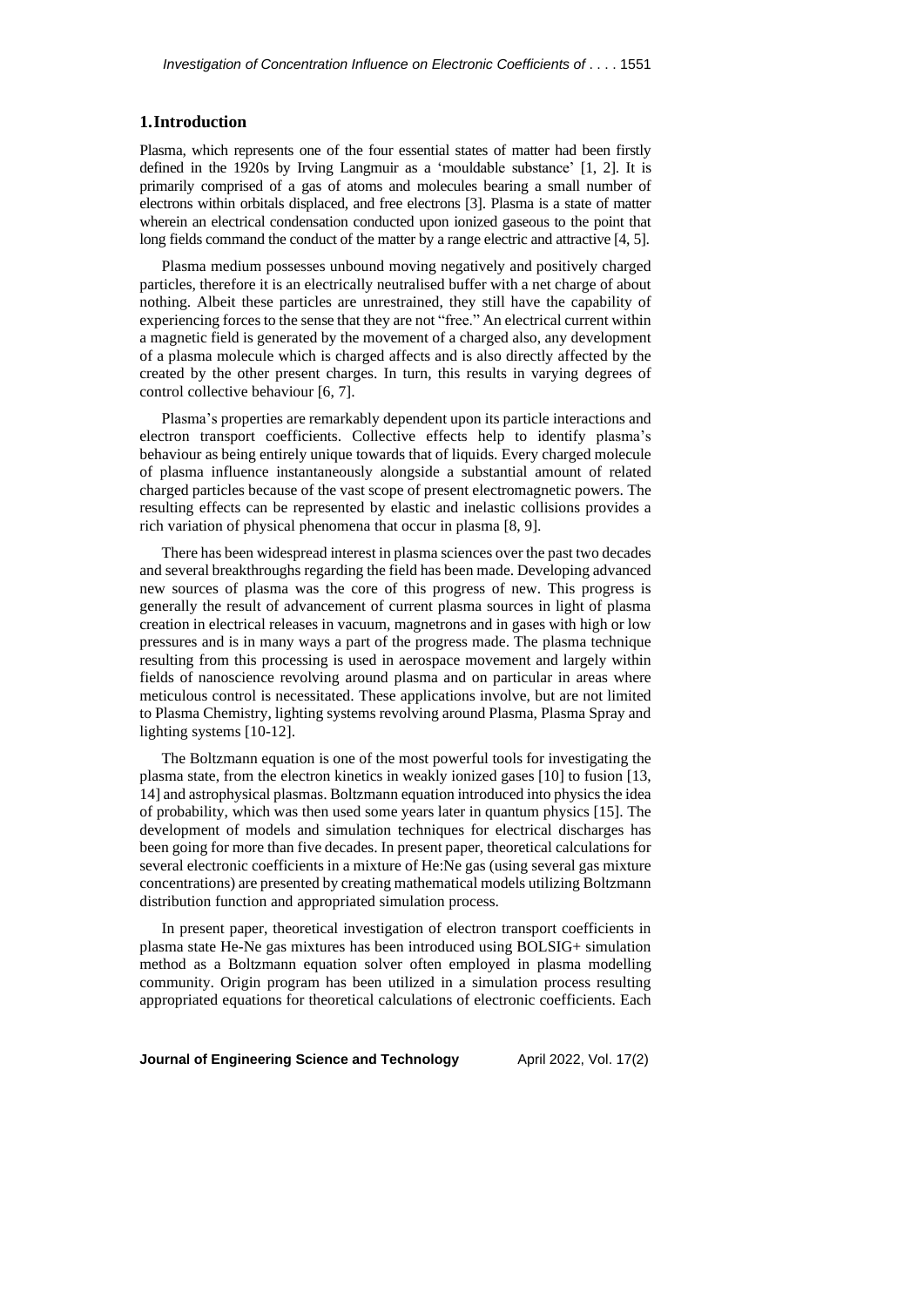of mean energy *<>*, energy mobility µ and momentum frequency *ν* at several concentrations of He-Ne gas mixture and under varied reduced electric field has been theoretically calculated.

## **2. The Boltzmann Equation**

The Boltzmann condition portrays the factual way of behaving of a nonequilibrium thermodynamic framework designed in 1872 by Ludwig Boltzmann. What defines the Boltzmann equation in modern day and particularly its uses in a wider sense are any alteration of a perceptible amount within a system of thermodynamics for example, particle number, charge, energy. might be utilized to decide how actual amounts change when a fluid is in transport, such as heat energy and momentum [16, 17].

Certain behaviours trademark of liquids like consistency, heat-based conductivity, and electric-powered conductivity can also be extracted (through influencing the bearers of charges within a liquid like a gas). The mathematical unknown of the equation is a function of likelihood amount within the space revolving around particle position and momentum. This means that the equation becomes a nonlinear integral differential equation [18].

Boltzmann equation gives the ratio of number per unit volume (the numeral mass) of molecules, ions or atoms, *denoted by N*2, in a certain level of energy comparable to the numeral mass within another lower energy level which shows as  $N_1$ , and it is given by [19]:

$$
\frac{N_2}{N_1} = \frac{g_2}{g_1} e^{-\frac{E}{KT}} \tag{1}
$$

where,  $g_1$  and  $g_2$  represent the multiplicity of the two energy levels, in another ward the degeneracies of the energy levels with the same energy, *E* is the required energy to excite particles, *K* represents Boltzmann constant and *T* represents thermodynamic temperature, so as T increases a greater number of particles will be excited [20].

#### **Boltzmann kinetic equation**

The kinetic Boltzmann equation highlights the distribution function of gas molecules  $f(v, r, t)$  in this case  $v$  becomes the velocity and  $r$  is coordinates (as mathematic equations of time shown as *t*) which showcases non-equilibrium operations within low density. The mathematical process of *f* helps to showcase the mean molecules with speed between the scope of  $\nu$  to  $\nu$ , and include the coordinate between the scope of *r* to *r*. This Boltzmann (kinetic) equation has the form only when the distribution function  $x$  and the velocity component of  $v$ . speeds inside a little reach from *ν to*  $v + \Delta v$  and facilitates inside a little reach from one *r to*  $r + \Delta r$ . In the event that the dispersion work relies just upon the direction x and the speed part  $v_x$ , then the Boltzmann (active) condition has the structure [21]:

$$
\frac{\partial f}{\partial t} + v_x \frac{\partial f}{\partial x} + \frac{F}{m} \frac{\partial f}{\partial v_x} = \left(\frac{\partial f}{\partial t}\right) \text{collision} \tag{2}
$$

where m is the mass of the molecule. The pace of progress of the appropriation work is addressed by the fractional subordinate *∂f*/*∂t*. The second term in the situation assesses the adjustment of *f* because of the development of particles in space. Third term in this situation decides the adjustment of dissemination work that is alluding to impact of an outer power *F*.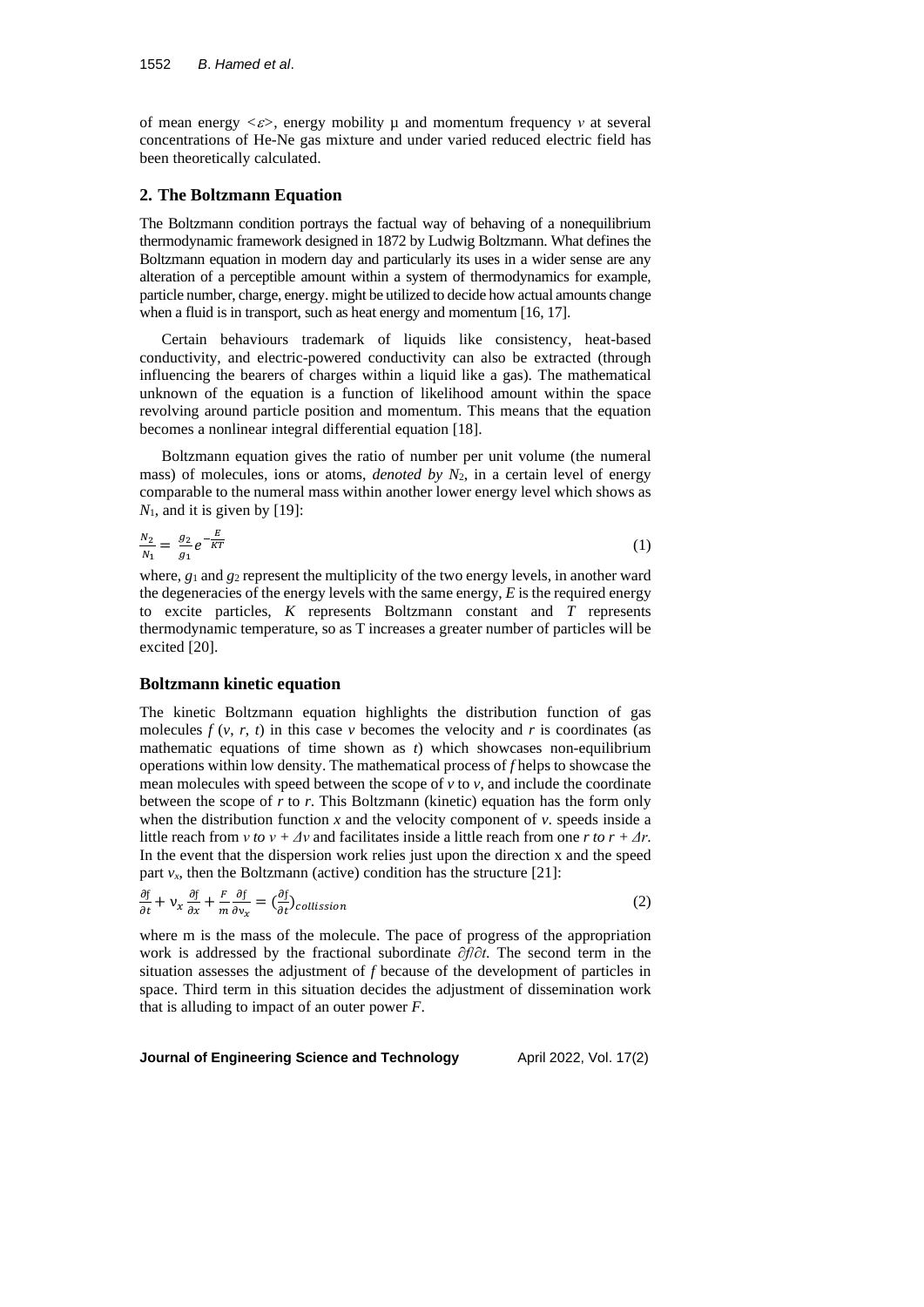The right term represents changes in the function of distribution which is referring to particle collision. This term is reliant on each of *f* as well as the idea of interaction powers among particles and this is show by [21]:

$$
\frac{\partial f}{\partial t}\bigg|_{collission} = (f'f'_1 - ff_1) |v_1 - v_2| d\sigma dv_1 \tag{3}
$$

 $\mathbf{r}$ 

where,  $f$ ,  $f_1$ , and  $f$ ,  $f_1'$  represent functions of particle distribution prior to and following collision;  $v_1$ ,  $v_2$  represent the velocities of the particles before collision; and  $d\sigma = \sigma d\Omega$  is the differential powerful dissipating cross area into the strong point *dΩ* (depending on coordinate system of laboratory) and it depends on the law of molecular interaction [22].

The kinetic or transport equations are generalizations of the Boltzmann equation and showcase electron gas behaviors in crystal lattice phonons and in metals [23, 24].

# **3. Mean Energy**

#### **3.1. Influence of reduced electric field and concentration on mean energy**

The concentration affects obviously on discharge process can be noticed in Fig. 1. and it can be also noticed the dependence of mean energy  $\langle \varepsilon \rangle$  on reduced electric field (*E*/*N*), where the increasing of mean energy according to the increasing of (*E*/*N*) is observed also note that the mean energy values increase when moving from the low concentration (0.1) mole to the high concentration (0.9) mole with respect to the confined area from (0-68) *Td* as in Table 1, while the behavior becomes reversed in relation to the confined region between (69 - 100) *Td* as in Table 2. This is because the cross-section area is directly influenced by the reduced electric area - this impact is high form low to high concentrations (0,1 to 0,7) mole for when *E* over *N* is (0 - 68) *Td*. This behavior becomes opposite in the case of *E* over  $N = (69 - 100)Td$ , wherein all of the mean energy is highly sensitive to the concentration of the gas mixture, and as a result it will increase the rate of elastic-inelastic collisions.

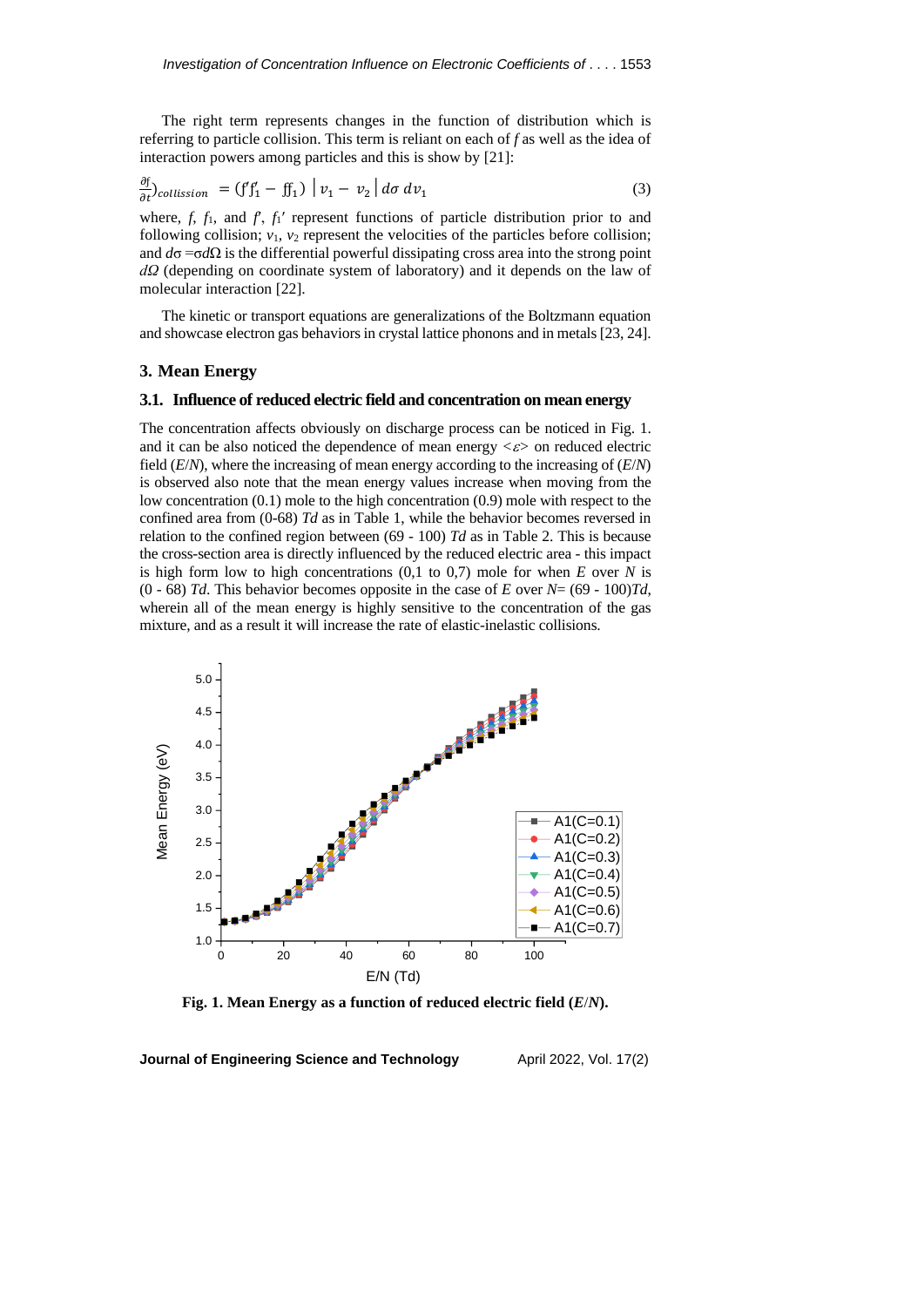|                                                           |                   | chergy what is concentration $(D/1) = (0, 00)$ fwg. |                 |       |      |      |      |
|-----------------------------------------------------------|-------------------|-----------------------------------------------------|-----------------|-------|------|------|------|
| $E/N = 45.38$ Td                                          | $E/N = (0-68) Td$ |                                                     |                 |       |      |      |      |
| <b>Concentration</b><br>(Mol.)                            | 0.1               | 02                                                  | 0.3             | (0.4) | 0.5  | 0.6  | 07   |
| <b>Mean Energy</b><br>$\left(\mathbf{e}\mathbf{V}\right)$ | 2.63              |                                                     | 2.665 2.71 2.75 |       | 2.81 | 2.87 | 2.95 |

**Table 1. The correlation between mean energy** and *Ne* concentration  $(E/N= (0-68) \text{ Td})$ .

**Table 2. The relationship between mean energy** and **concentration** of  $Ne$ ,  $E/N = (69-100)$   $Td$ .

|                                                           |                     | chergy and concentration of $\mathcal{W}(L)$ $\mathcal{W}(L)$ too) fur- |                 |       |      |      |      |
|-----------------------------------------------------------|---------------------|-------------------------------------------------------------------------|-----------------|-------|------|------|------|
| $E/N=100$ Td                                              | $E/N = (69-100)$ Td |                                                                         |                 |       |      |      |      |
| <b>Concentration</b><br>(Mol.)                            | 0.1                 | 02                                                                      | 0.3             | (0.4) | 05   | 0.6  | 0.7  |
| <b>Mean Energy</b><br>$\left(\mathbf{e}\mathbf{V}\right)$ | 4.88                |                                                                         | 2.665 2.71 2.75 |       | 2.81 | 2.87 | 2.95 |

## **3.2. Mean energy modelling**

For all concentrations, the fitting relationship could be obtained as shown in Fig. 1. This relationship addresses a matching between the BOLSIG+ program values and present model (Fig. 2) that based of utilizing strategic capacity and it can be represented by Eq. (4):



**Fig. 2. Represents percent and BOLSIG+ data (using mathematical model) of mean energy.**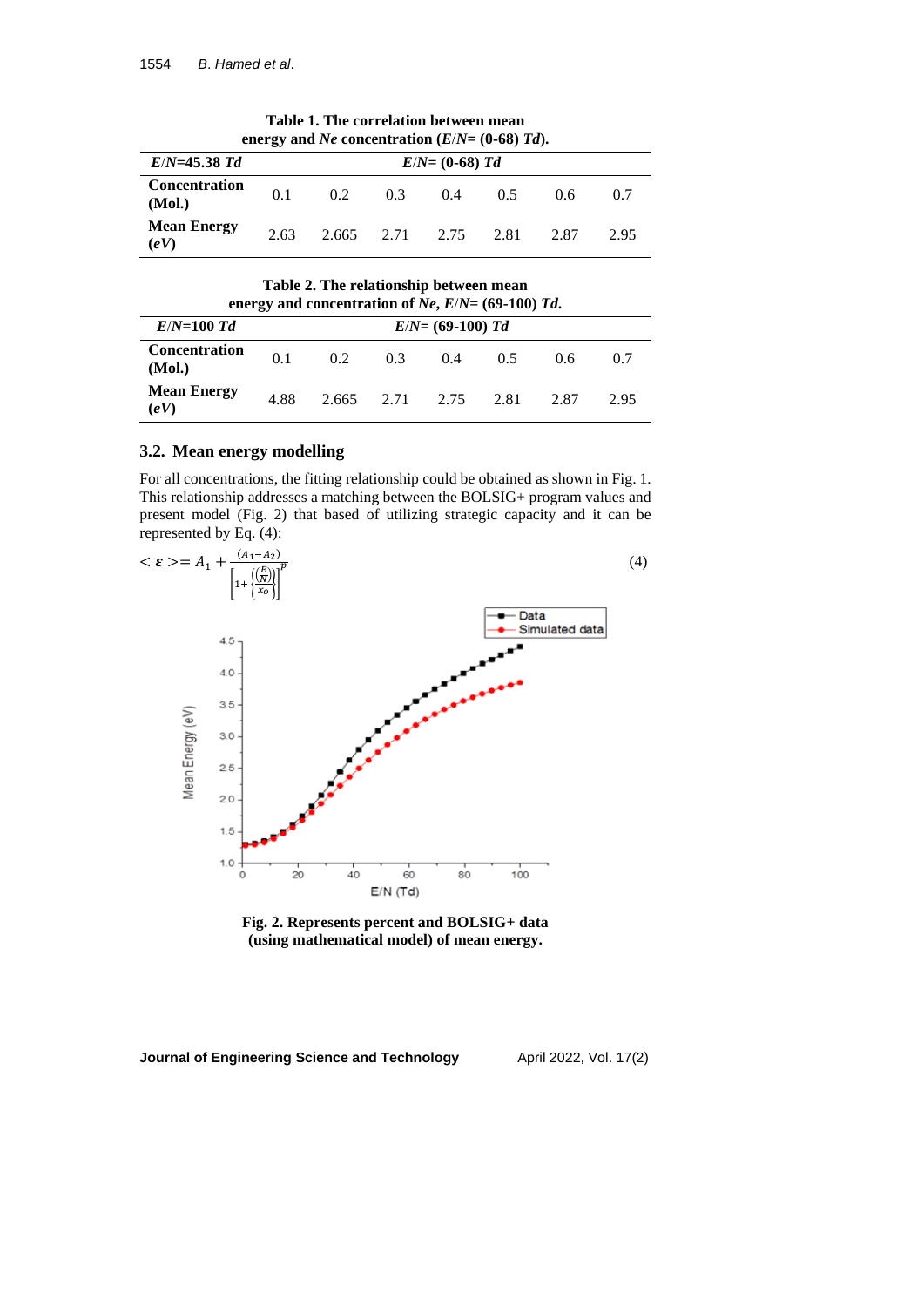From Eq. (4) for all concentrations, parameters  $(A_1, A_2, X_0, P)$  can be shown through calculation of function of logistic and polynomial to determine the required concentration calculated in Eq. (4). The equations of these parameters:

$$
A_1 = 1.3148 - 0.02493C - 0.03214 \tag{5}
$$

$$
A_2 = 6.31^{\circ} - 2.141C - 0.663C^2 \tag{6}
$$

$$
X_o = 68.848 - 19.24C - 5.973 C^2 \tag{7}
$$

$$
P = 2.482 - 0.075C - 0.0635 C^2
$$
 (8)

where *C* is concentration.

# **4.Energy Mobility**

#### **4.1. Influence of reducedelectric fieldand concentration onenergy mobility**

The relationship between energy mobility  $\mu \in N$  and  $E/N$  is shown in Fig. 3., where sharp decreasing in energy mobility can be observed particularly in the limited region between *E*/*N*= (0-50) *Td*. This decreasing is referred to energy losing by ionization and excitation processes inside He:Ne mixture which is highly influenced by reduced electric field. While in the limited region between *E*/*N*= (50- 100) *Td* energy mobility is almost steady.



**Fig. 3. Energy mobility as a capacity of decreased electric field (***E*/*N***).**

Dependences of energy mobility on gas mixture concentration can be observed, where increasing of mobility according to the increasing of *E*/*N* can be noticed as in Table 3, the reason for this, is the increase electron drift by increasing the concentration with increasing the reduced electric field [10].

|  | Table 3. The correlation between energy mobility *N and mass of Ne. |
|--|---------------------------------------------------------------------|
|--|---------------------------------------------------------------------|

|                                                          | $E/N = 65.86Td$ |      |      |      |      |      |      |
|----------------------------------------------------------|-----------------|------|------|------|------|------|------|
| <b>Concentration</b><br>(Mol.)                           | 0.1             | 02   | 0.3  | 0.4  | 05   | 0.6  | 0.7  |
| <b>Energy mobility</b><br>* $N \times 10^{24}$ (1/m/V/s) | 3.74            | 3.97 | 4.23 | 4.53 | 4.89 | 5.32 | 5.84 |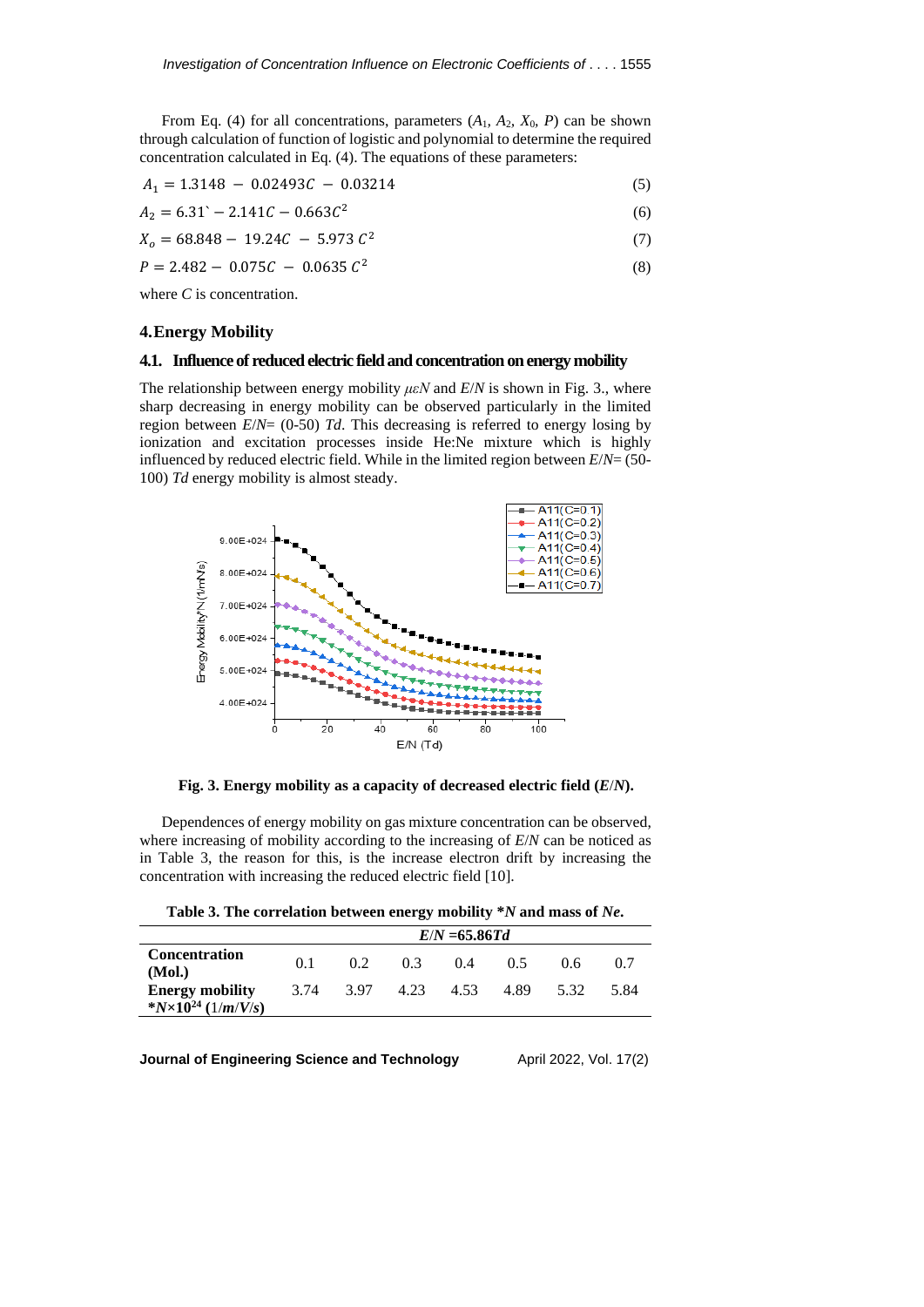### **4.2. Energy mobility modeling**

The following Eq. (9) illustrates the behavior of energy mobility according to the change of *E*/*N* based of using logistic function:

$$
N = B_2 + \frac{(B_1 - B_2)}{\left[1 + \left(\frac{E}{r_o}\right)\right]^r}
$$
\n(9)

where  $B_1$ ,  $B_2$ ,  $r_0$ , and  $r$  are parameters,  $C$  is gas mixture concentration. This relationship addresses a close link between the BOLSIG+ programming numbers and percent model Fig. 4.



## **Fig. 4. Estimated/simulated data (using mathematical model) of Energy mobility and calculated data.**

From Eq. (9) for all concentrations, parameters  $(B_1, B_2, r_0, r)$  can be shown mathematically by function of numerical and mathematical to determine the required concentration calculated in Eq. (9). The equations of these parameters are:

$$
B_1 = (4.65 \times 10^{24} \pm 4.8 \times 10^{22}) + (1.97 \times 10^{24} \pm 3.2 \times 10^{23})C + (5.8 \times 10^{24} \pm 4.4 \times 10^{24}) C^2
$$
\n(10)

$$
B_2 = (3.55 \times 10^{24} \pm 1.76 \times 10^{22}) + (8.02 \times 10^{24} \pm 1.12 \times 10^{23})C + (2.078 \times 10^{24} \pm 1.61 \times 10^{23})C^2
$$
\n(11)

$$
r_o = 28.75 + 18.982 C - 19 C^2 \tag{12}
$$

$$
r = 3.0832 - 2.275 C - 1.7 C2
$$
 (13)

where *C* concentration.

#### **5.** *e***-***i* **Momentum Frequency**

# **5.1. Influence of reduced electric field and concentration on** *e*-*i* **momentum frequency**

The increasing of *E*/*N* produce sharp decreasing of (*νe*-*i*) particularly in the limited region between (0-63) *Td* as shown in Fig. 5. It is clearly approved that the electronion momentum frequency (*ν<sub>e-i</sub>*) values increase when changing position from the greater concentration (0.1) mole to the reduced concentration (0, 9) mole with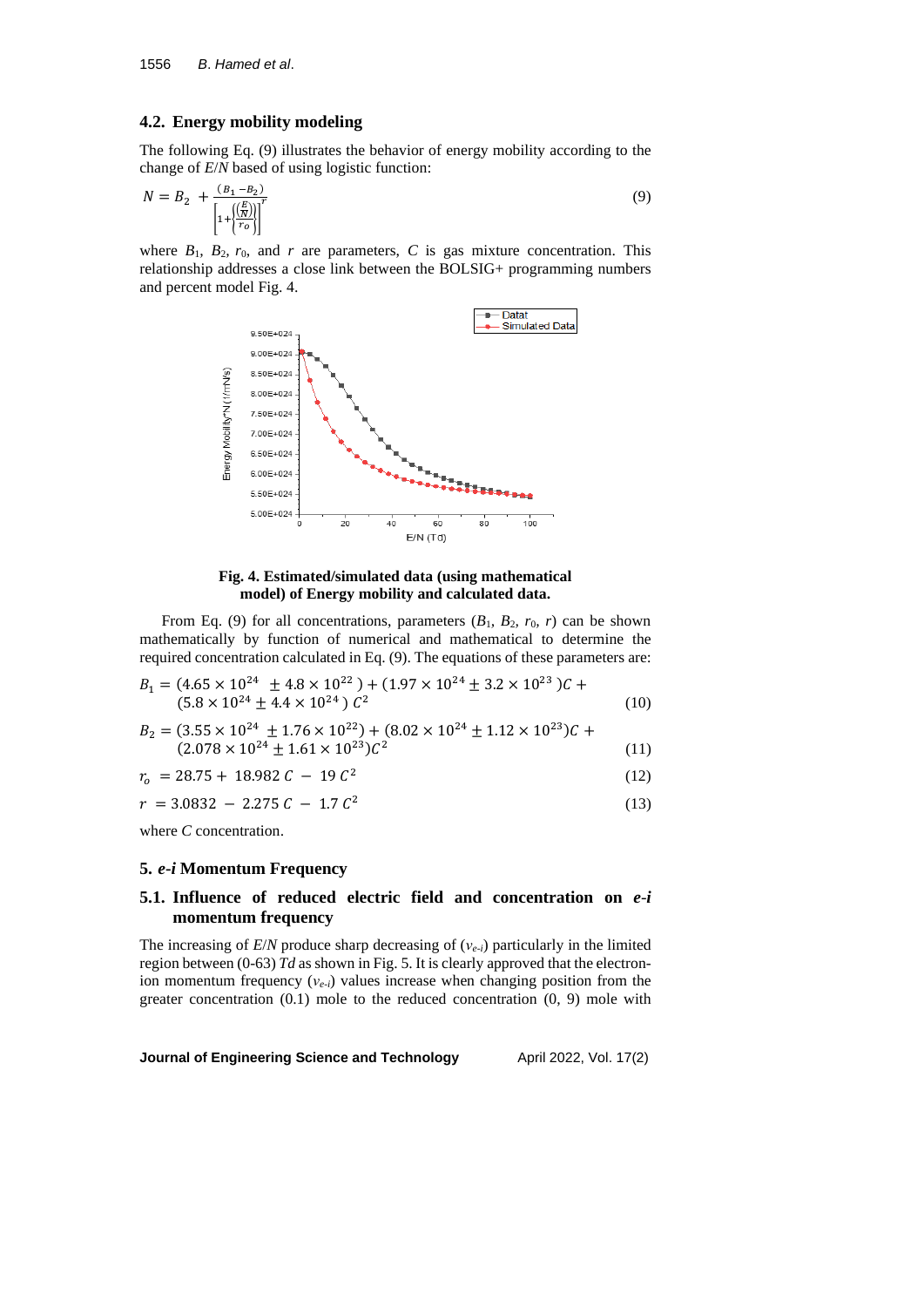respect to the confined area from (0-63) *Td* as in Table 4, while the behavior becomes reversed in relation to the confined region between (63 - 100) *Td* as in Table 5. This is because the electron-ion momentum frequency has an inverse proportion with temperature ( $v_{e-i} = 2.9 \times 10^{-6} n_{cm} ln\Delta/T^{3/2} ev$ ).



**Fig.5.** *e*-*i* **momentum frequency /N as part of an equation of reduced electric field.**

**Table 4. The relationship between** *e*-*i* **momentum frequency** */N* and concentration of Ne  $E/N = (0.63)$  *Td*.

| $E/N = 48.79$ Td                                                      | $E/N = (0-63) Td$ |                  |      |           |     |      |      |
|-----------------------------------------------------------------------|-------------------|------------------|------|-----------|-----|------|------|
| <b>Concentration</b><br>(Mol.)                                        | 0.1               | 0.2 <sub>1</sub> | 0.3  | 0.4       | 0.5 | 0.6  | 0.7  |
| e-i momentum<br>frequency<br>$/N \times 10^{-15}$ (m <sup>3</sup> /s) | 1.53              | 1.51             | 1.48 | 1.45 1.42 |     | 1.39 | 1.35 |

**Table 5. The relationship between** *e*-*i* **momentum frequency** */N* and concentration of Ne  $E/N = (65-100)$  *Td*.

| $E/N=100Td$                                                           |     |          |     | $E/N = (65-100)$ Td |     |      |      |
|-----------------------------------------------------------------------|-----|----------|-----|---------------------|-----|------|------|
| <b>Concentration</b><br>(Mol.)                                        | 0.1 | 0.2      | 0.3 | 0.4                 | 0.5 | 0.6  | 0.7  |
| e-i momentum<br>frequency<br>$/N \times 10^{-16}$ (m <sup>3</sup> /s) | 7.2 | 7.45 7.7 |     | 7.95                | 8.2 | 8.47 | 8.75 |

## **5.2.** *e*-*i* **momentum frequency /N modeling**

The following Eq. (14) illustrates the behavior of *e*-*i* momentum frequency *ν*/*N* according to the change of *E*/*N* based of using logistic function:

$$
\nu_{ei} / N = G_2 + (G_1 - G_2) / [1 + \left\{ \frac{\left(\frac{E}{N}\right)}{g_0} \right\}]^g
$$
\n(14)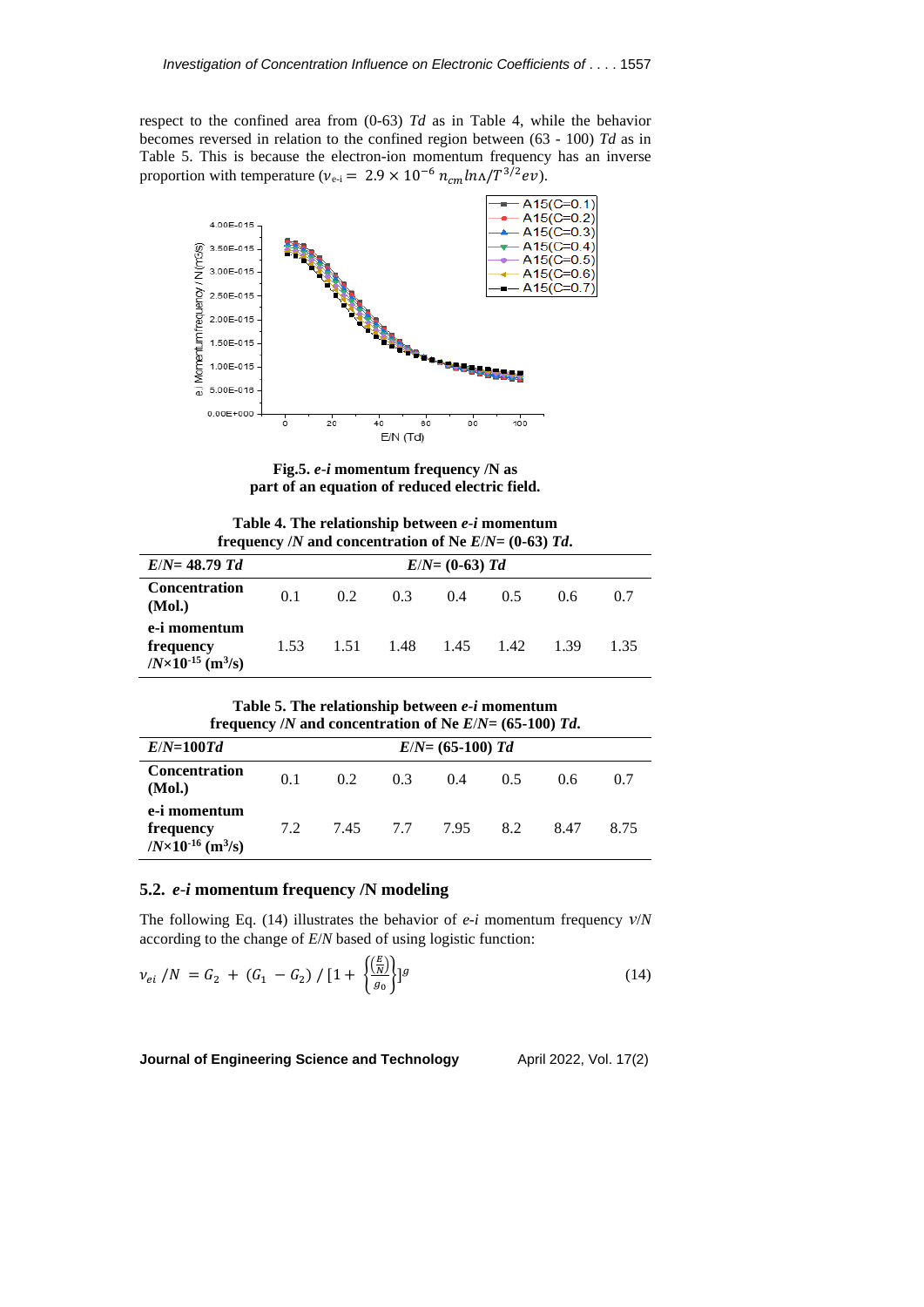where,  $G_2$ ,  $G_2$ ,  $g_0$ ,  $g$  are parameters,  $C$  is gas mixture concentration.

This relationship showcases a correlation between the BOLSIG+ values and percent model (Fig. 6.):



**Fig. 6. Assessed/recreated information (utilizing numerical model) of** *e*-*i* **Momentum Prevalence and calculated data.**

From Eq. (14) for all concentrations, parameters  $(G_2, G_2, g_0, g)$  can be shown mathematically by function of numerical and mathematical to determine the required concentration calculated in Eq. (14). The equations of these parameters are:

$$
G1 = (3.7 \times 10^{-15} \pm 2.3 \times 10^{-18}) + (-3.3 \times 10^{-16} \pm 1.5 \times 10^{-17})C + (-1.84 \times 10^{-16} \pm 2.1 \times 10^{-17})C^2
$$
\n(15)

$$
G2 = (3.65 \times 10^{-16} \pm 1.34 \times 10^{-18}) + (5.352 \times 10^{-16} \pm 8.782 \times 10^{-18})C + (-1.93 \times 10^{-17} \pm 1.22 \times 10^{-17})C^2
$$
\n(16)

$$
g_0 = (-2.18 \times 10^{-15} \pm 7.91 \times 10^{-16}) + (10 \pm 5.17 \times 10^{-15})C + (-7.6 \times 10^{-15} \pm 7.24 \times 10^{-15})C^2
$$
\n(17)

$$
g = (3.69 \times 10^{-15} \pm 2.26 \times 10^{-18}) + (-3.28 \times 10^{-16} \pm 1.48 \times 10^{-17})C + (-1.83 \times 10^{-16} \pm 2.07 \times 10^{-17})C^2
$$
\n(18)

Figure 6 represents the high matching between BOLSIG<sup>+</sup> data and our estimated data, where root mean square is in the range of  $(4.2 \times 10^{-7})$ . Also, Eqs. (15-18) are used to calculate concentration in Eq. (14).

#### **6. Conclusions**

A comprehensive investigation of specific electron transport coefficients in plasma state He-Ne gas mixtures has been carried out using the solution of Boltzmann equation, adopting BOLSIG<sup>+</sup> program. Through this investigation the influence of mixture concentration on the electronic coefficients ( $v_{e-i}/N$ ,  $\mu_{\ell}N$ , and  $\langle \varepsilon \rangle$ ) can be observed. It can be also observed that by changing the reduced electric field, each of versatile inelastic crashes and cross-area of collisions has a significant role in discharge process.

In addition to, this investigation introduced appropriated equations of electronic coefficients of He:Ne plasma field utilizing a simulation process for each of these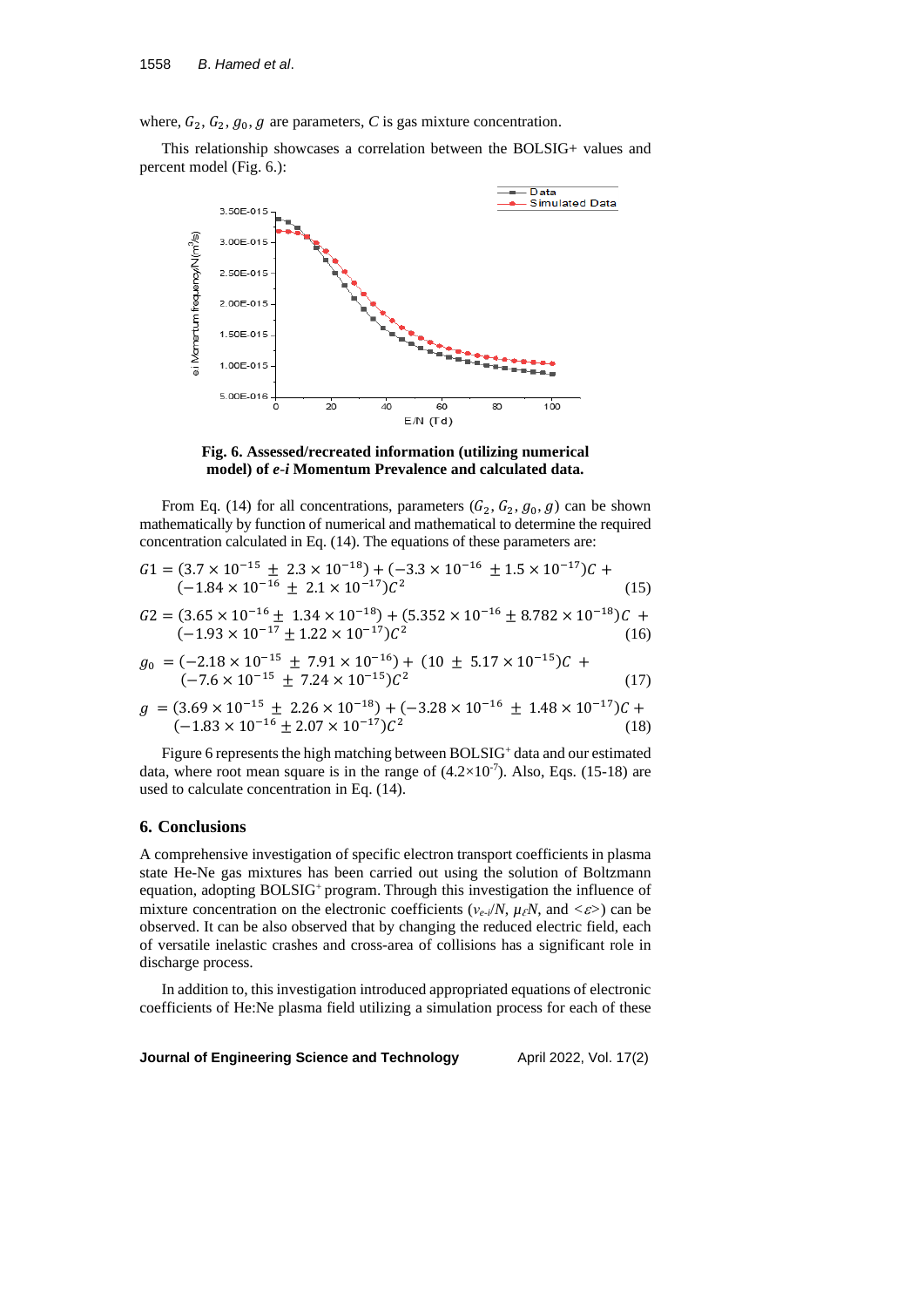coefficients. Also simplified equations for concentration calculation have been introduced. In general, the obtained equations through our simulation process are shown high matching between BOLSIG<sup>+</sup> data and our simulation data, where root mean square of  $(v_{e_i}/N) = 4.2 \times 10^{-7}$ , root mean square of  $\mu_\ell N = 1.5 \times 10^{-6}$  and root mean square of  $\langle \varepsilon \rangle = 9.4 \times 10^{-5}$ .

#### **Acknowledgments**

Creators would want to express gratitude toward Mustansiriyah University (www.uomustansiriyah.edu.iq) Baghdad-Iraq for its help in the current work, and we are grateful to *G*. *B*. Ragimkhanov Dagestan State University.

| <b>Nomenclatures</b>    |                                                                                           |
|-------------------------|-------------------------------------------------------------------------------------------|
| E/N                     | Reduce electric field, $10^{-21}$ Vm <sup>2</sup>                                         |
| $\bm{F}$                | External force, N                                                                         |
|                         | $f, f, f_1, f'_1$ Distribution function before and after collision, (e.V) <sup>-3/2</sup> |
| $g_1\,g_2$              | Multiplicity of two energy level                                                          |
| $K_{\mathcal{C}}$       | Boltzmann constant, J/K                                                                   |
| $\boldsymbol{m}$        | Particle mass, kg                                                                         |
| $N_e$                   | Density of charge, $m^{-3}$                                                               |
| $N_1 N_2$               | Number of densities, $m^{-3}$                                                             |
| T                       | Thermodynamic temperature, K                                                              |
| v                       | Velocity of electron, $m/s^2$                                                             |
| <b>Greek Symbols</b>    |                                                                                           |
| $d\sigma$               | Differential effective scattering                                                         |
| $d\Omega$               | Solid angle                                                                               |
| $\partial f/\partial t$ | Rate of the change of the distribution rate of the change of the                          |
|                         | distribution function                                                                     |
| $\ll\!\varepsilon\!\!>$ | Mean energy, e.V                                                                          |
| $\mu$                   | Mobility, $m^2$ /vs.                                                                      |
| v/N                     | Momentum frequency, $m^3/s$                                                               |

# **References**

- 1. Li, Y. (2017). *Engineering plasmonic nanostructures for Fano resonance*based *biosensor*. Graduate theses, Johns Hopkins University, Goldstone.
- 2. Liu, L. (2017). *Physics of electrical discharge transitions in air*. KTH Royal Institute of Technology.
- 3. Morozov, A.I. (2012). *Introduction to plasma dynamics*. CRC Press.
- 4. Ali, R.A.; Hamed, B.; Al-obaidi, M.T.; and Abbas, A.M. (2021). Estimation of a Mathematical Model for Theoretical Measuring of Plasma Electrons Mobility at Different Concentrations of He-Cu Mixture, in *Journal of Physics: Conference Series*, 1999(1), 12132.
- 5. Francis, F. (1984). *[Introduction](https://books.google.com/?id=WGbaBwAAQBAJ&printsec=frontcover&dq=editions:9PGss7GnX-MC#v=onepage&q&f=false) to plasma physics and controlled fusion*. Springer.
- 6. Freidberg, J.P. (2008). *[Plasma](https://books.google.com/books?id=Vyoe88GEVz4C) physics and fusion energy*. Cambridge University Press.